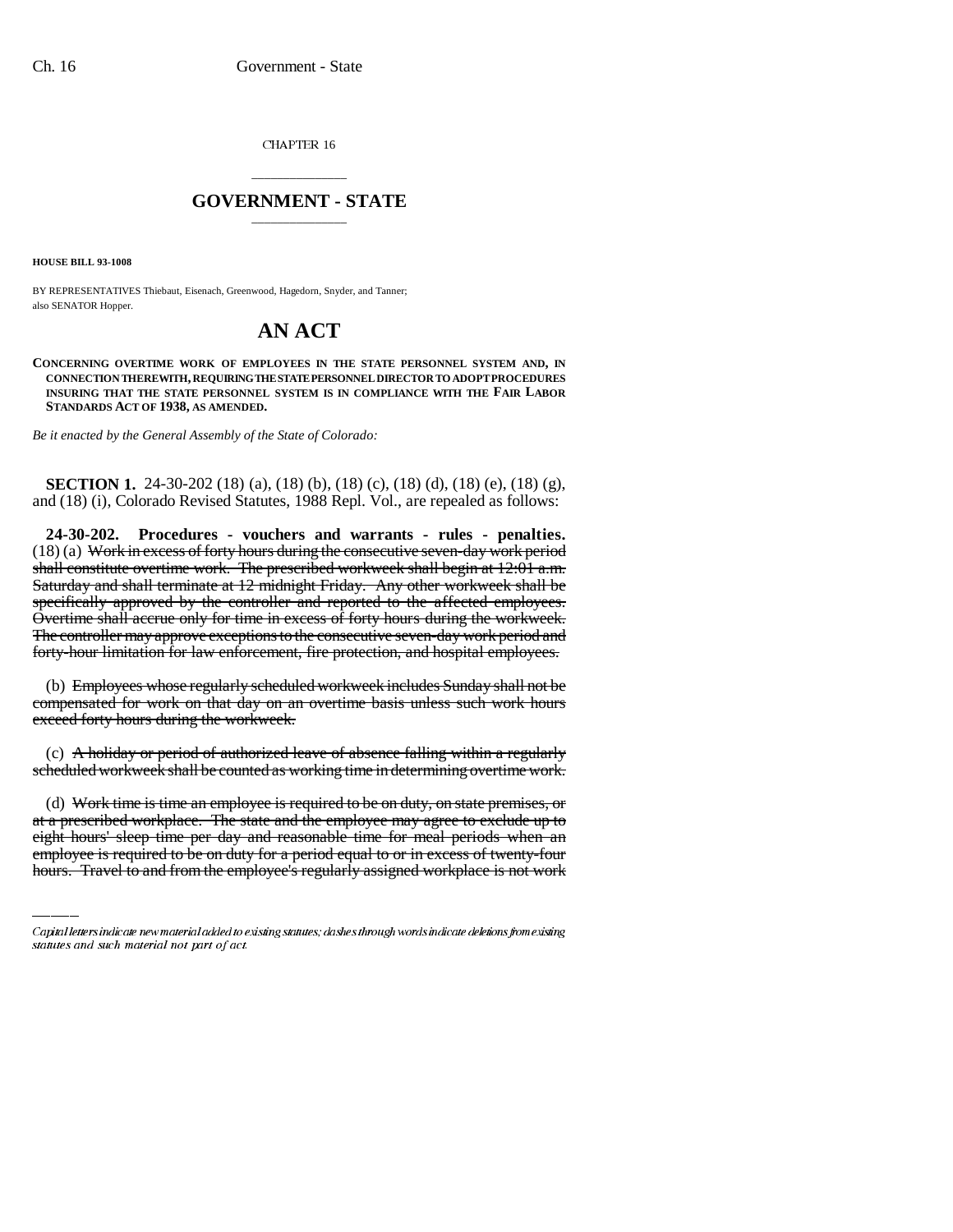## time.

(e)  $(I)$  Except for those employees specified in subparagraph  $(II)$  of this paragraph (e), all employees who are required to work overtime shall receive compensation, either in cash or in compensatory time, at the rate of one and one-half times the regular rate or one and one-half hours for such overtime hours worked. Such compensatory time shall be taken or paid for in cash within two months after the end of the payroll period in which the overtime was worked. A nonexempt employee may accumulate up to forty hours of overtime (forty times one and one-half equals sixty hours) equating to sixty hours of compensatory time at any given point in time. Compensatory time taken by the employee shall be by mutual agreement between the employee and the employer. Any overtime worked in excess of this amount of accumulated overtime hours shall be paid in cash.

(II) Employees holding professional, executive, outside sales, or administrative positions, upon recommendation of the department of personnel or its designee for employees within the state personnel system or the employing authority for all other employees of the state as being excluded from receiving overtime compensation, may be designated by the controller's fiscal rules to be ineligible to receive cash overtime compensation. However, in unusual circumstances, the executive director of any department within the state personnel system or his designee or the employing authority for all other employees of the state or his designee may authorize compensatory time off.

(g) Overtime work shall be authorized by the administrative head of a department, institution, or agency only in the following cases:

(I) When essential services cannot be provided by rescheduling hours of work or by overlapping work shifts;

(II) When a station or assignment must be manned and another employee is not available for the work;

(III) In short-range assignments where the use of regular employees is deemed more advantageous than the hiring of additional personnel; and

(IV) In the event of fire, flood, catastrophe, or other unforeseen happening.

(i) If, on the written request of any agency or institution, the controller finds that provisions of this subsection (18) provide any unusual hardship on the effective administration of such agency or institution, including recurring seasonal work load fluctuations, he may approve changes in working hours, eligibility to receive overtime compensation, and time limits under which compensatory time may be accrued and taken.

**SECTION 2.** 24-50-143 (1), Colorado Revised Statutes, 1988 Repl. Vol., as amended, is amended, and the said 24-50-143 is further amended BY THE ADDITION OF A NEW SUBSECTION, to read:

**24-50-143. Establishment and administration of overtime rules - appeals election of remedies.** (1) The state personnel director shall establish rules regarding